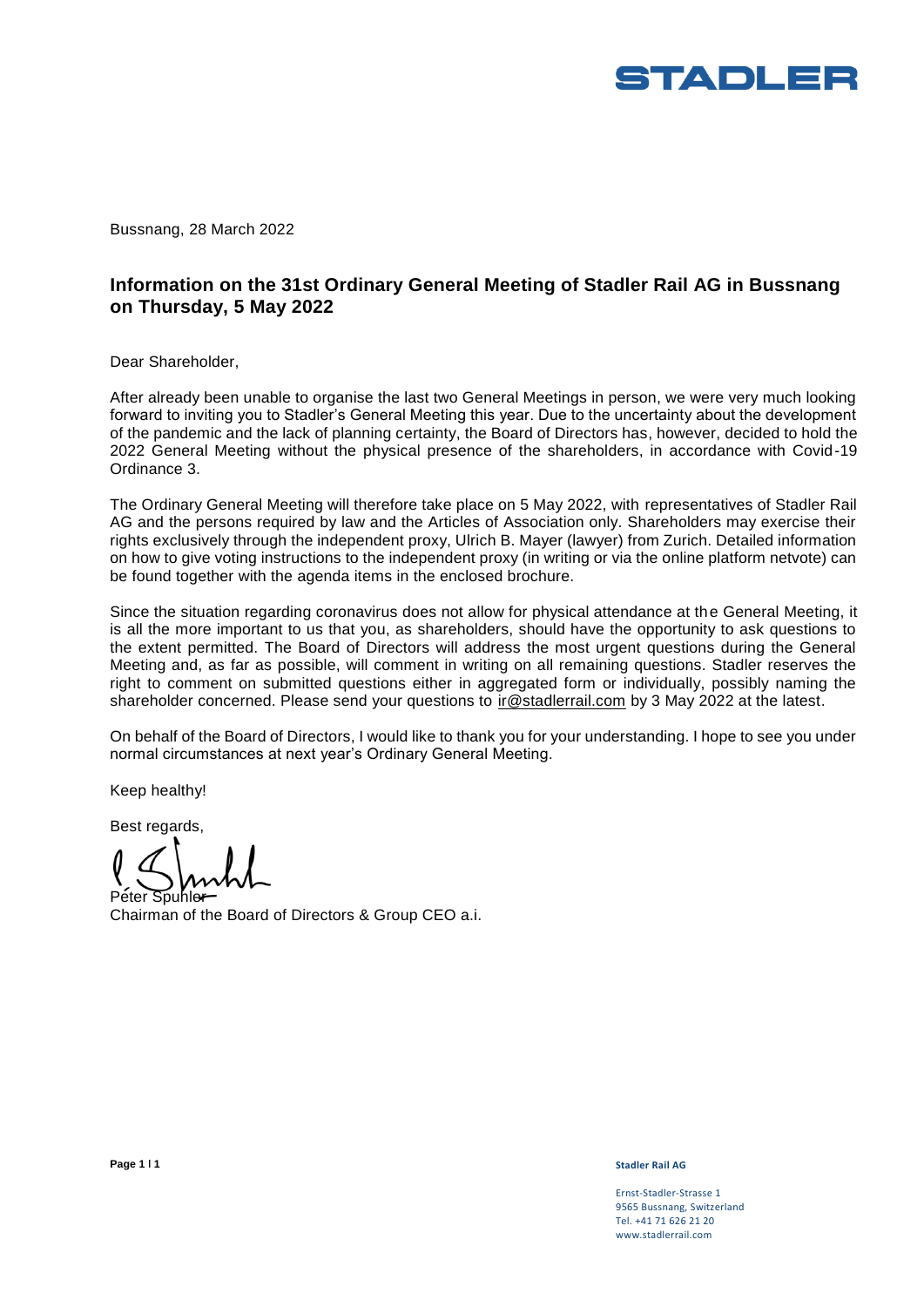

# **INFORMATION ON THE 2022 ORDINARY GENERAL MEETING**

5 May 2022 **|** 04:30 p.m. **|** Bussnang

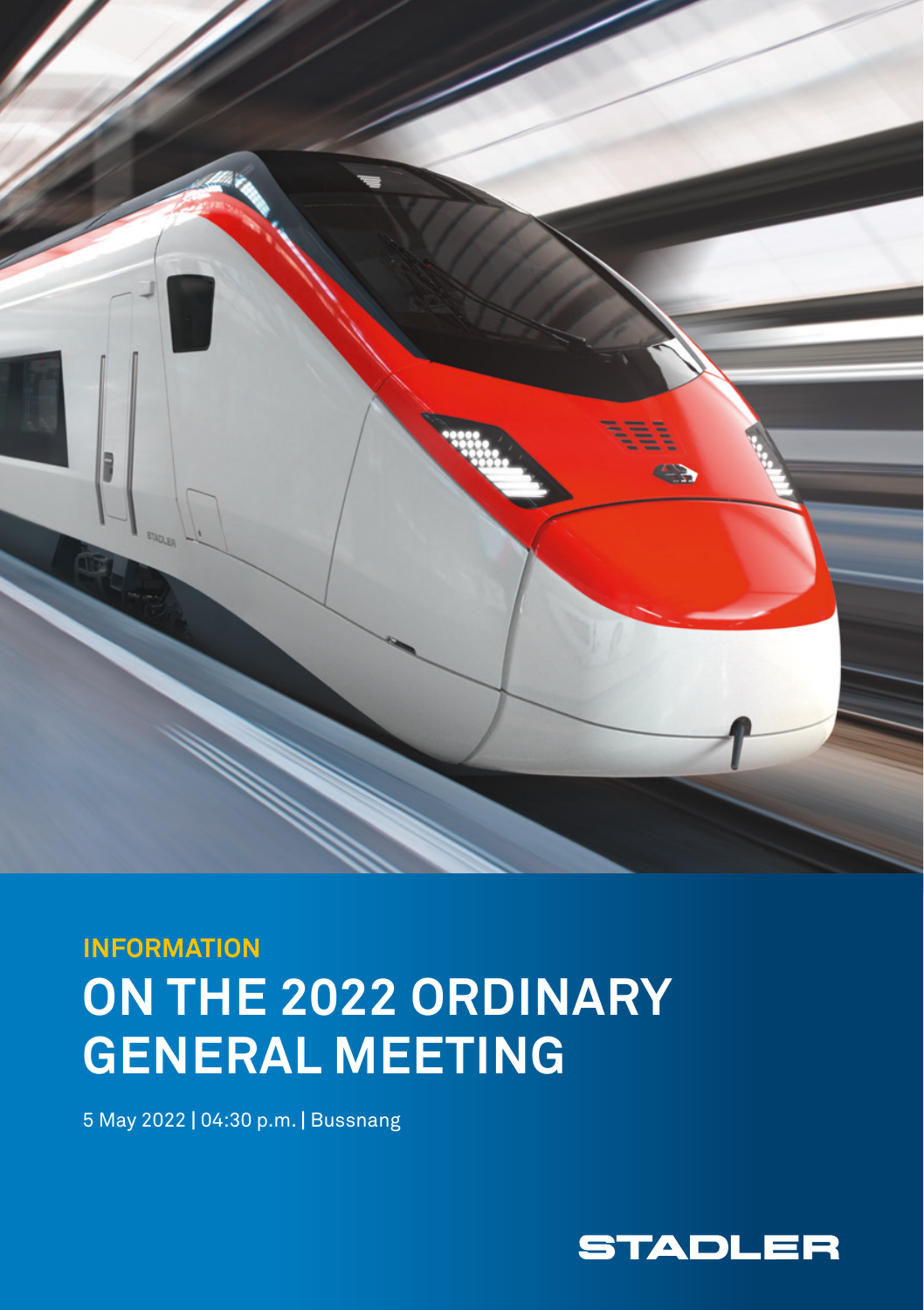# **AGENDA AND PROPOSALS OF THE BOARD OF DIRECTORS**

### **1. APPROVAL OF THE ANNUAL REPORT, THE ANNUAL FINANCIAL STATEMENTS AND THE CONSOLIDATED FINANCIAL STATEMENTS FOR THE 2021 FINANCIAL YEAR AFTER TAKING NOTE OF THE REPORTS OF THE AUDITORS**

PROPOSAL: the Board of Directors proposes the approval of the annual report, the annual financial statements and the consolidated financial statements for the 2021 financial year after taking note of the reports of the auditors.

#### **2. APPROPRIATION OF PROFITS AND DIVIDEND DISTRIBUTION**

#### PROPOSAL·

| in CHF                                          | 2021        |
|-------------------------------------------------|-------------|
| Annual profit according to the income statement | 121,086,963 |
| Profit carried forward from the previous year   | 138.341.841 |
| <b>For disposition by the General Meeting</b>   | 259,428,804 |
| PROPOSAL:                                       |             |
| Distribution of a dividend <sup>1</sup>         | 90,000,000  |
| To be carried forward                           | 169,428,804 |
|                                                 | 259,428,804 |

1 Shares held as treasury shares at the time of the dividend distribution are not entitled to dividends. The payment amount will therefore be reduced accordingly on the date of the dividend distribution.

The Board of Directors proposes the distribution of a dividend of CHF 0.90 (before taxes and levies) per registered share. The dividend will be paid out on the value date of 11 May 2022. The last trading day entitling the holder to receive the dividend is 6 May 2022. As of 9 May 2022, shares will be traded ex-dividend.

### **3. DISCHARGE OF THE MEMBERS OF THE BOARD OF DIRECTORS AND OF THE GROUP EXECUTIVE BOARD**

PROPOSAL: the Board of Directors proposes that the members of the Board of Directors and of the Group Executive Board be discharged from responsibility for their activities in the 2021 financial year.

## **4. ELECTION OF THE BOARD OF DIRECTORS**

#### **4.1.** RE-ELECTION OF PETER SPUHLER

PROPOSAL: the Board of Directors proposes the re-election of Peter Spuhler as a member of the Board of Directors until the closing of the next Ordinary General Meeting.

#### **4.2.** RE-ELECTION OF HANS-PETER SCHWALD

PROPOSAL: the Board of Directors proposes the re-election of Hans-Peter Schwald as a member of the Board of Directors until the closing of the next Ordinary General Meeting.

#### **4.3.** RE-ELECTION OF BARBARA EGGER-JENZER

PROPOSAL: the Board of Directors proposes the re-election of Barbara Egger-Jenzer as a member of the Board of Directors until the closing of the next Ordinary General Meeting.

#### **4.4.** RE-ELECTION OF DR. CHRISTOPH FRANZ

PROPOSAL: the Board of Directors proposes the re-election of Dr. Christoph Franz as a member of the Board of Directors until the closing of the next Ordinary General Meeting.

#### **4.5.** RE-ELECTION OF WOJCIECH KOSTRZEWA

PROPOSAL: the Board of Directors proposes the re-election of Wojciech Kostrzewa as a member of the Board of Directors until the closing of the next Ordinary General Meeting.

#### **4.6.** RE-ELECTION OF DORIS LEUTHARD

PROPOSAL: the Board of Directors proposes the re-election of Doris Leuthard as a member of the Board of Directors until the closing of the next Ordinary General Meeting.

#### **4.7.** RE-ELECTION OF KURT RÜEGG

PROPOSAL: the Board of Directors proposes the re-election of Kurt Rüegg as a member of the Board of Directors until the closing of the next Ordinary General Meeting.

#### **4.8.** NEW ELECTION OF PROF. DR. STEFAN ASENKERSCHBAUMER

PROPOSAL: the Board of Directors proposes the election of Prof. Dr. Stefan Asenkerschbaumer as a member of the Board of Directors until the closing of the next Ordinary General Meeting.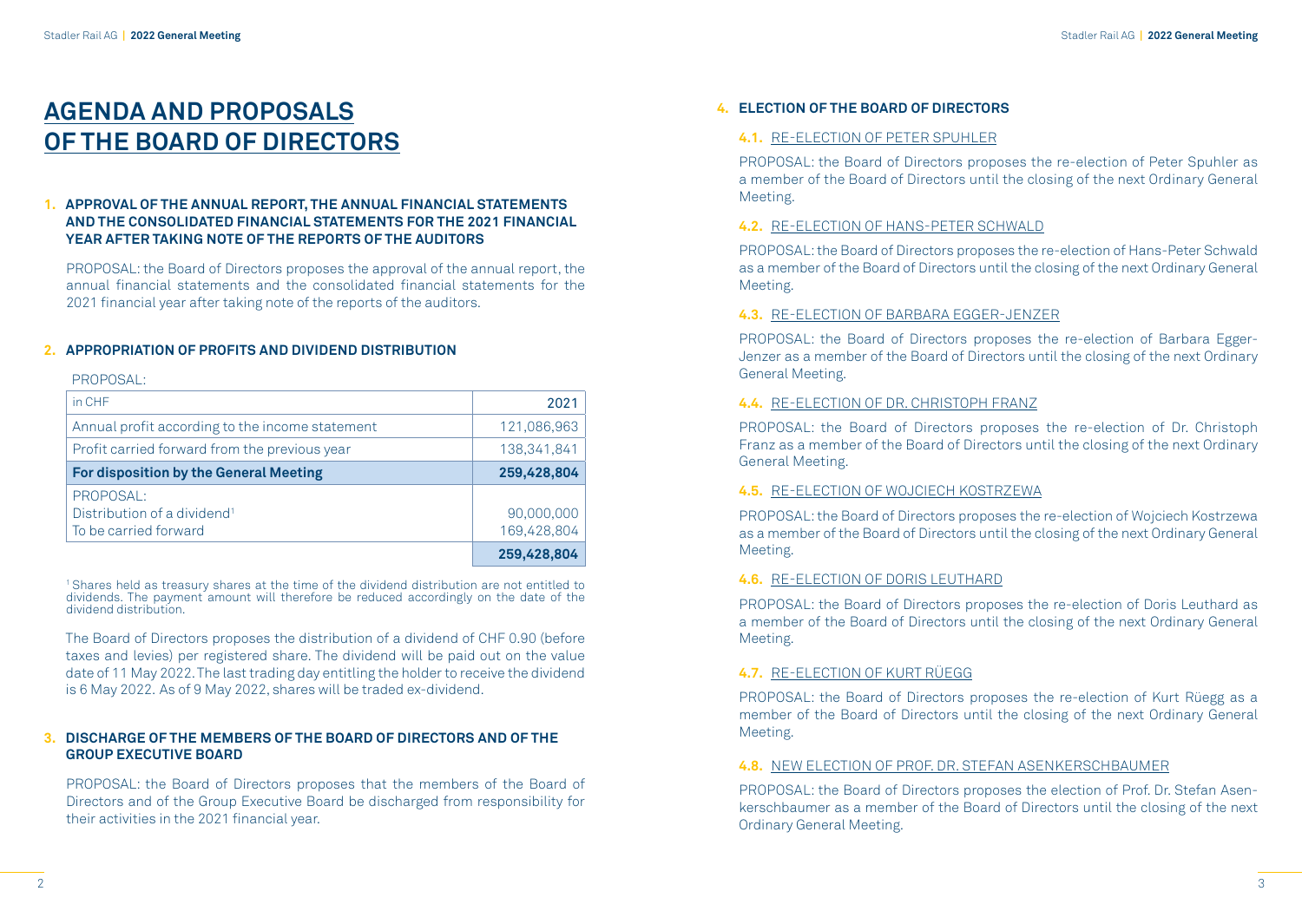#### **5. ELECTION OF THE CHAIRMAN OF THE BOARD OF DIRECTORS**

PROPOSAL: the Board of Directors proposes the re-election of Peter Spuhler as Chairman of the Board of Directors until the closing of the next Ordinary General Meeting.

#### **6. ELECTION OF THE MEMBERS OF THE COMPENSATION COMMITTEE**

#### **6.1.** RE-ELECTION OF BARBARA EGGER-JENZER

PROPOSAL: the Board of Directors proposes the re-election of Barbara Egger-Jenzer as a member of the Compensation Committee until the closing of the next Ordinary General Meeting.

#### **6.2.** RE-ELECTION OF DR. CHRISTOPH FRANZ

PROPOSAL: the Board of Directors proposes the re-election of Dr. Christoph Franz as a member of the Compensation Committee until the closing of the next Ordinary General Meeting.

#### **6.3.** RE-ELECTION OF PETER SPUHLER

PROPOSAL: the Board of Directors proposes the re-election of Peter Spuhler as a member of the Compensation Committee until the closing of the next Ordinary General Meeting.

#### **6.4.** RE-ELECTION OF HANS-PETER SCHWALD

PROPOSAL: the Board of Directors proposes the re-election of Hans-Peter Schwald as a member of the Compensation Committee until the closing of the next Ordinary General Meeting.

#### **7. ELECTION OF THE AUDITORS**

PROPOSAL: the Board of Directors proposes the re-election of KPMG AG, Zurich, as auditors until the closing of the next Ordinary General Meeting.

#### **8. ELECTION OF THE INDEPENDENT PROXY**

PROPOSAL: the Board of Directors proposes the re-election of Ulrich B. Mayer (lawyer), Zurich, as independent proxy until the closing of the next Ordinary General Meeting.

#### **9. CONSULTATIVE VOTE ON THE 2021 REMUNERATION REPORT**

PROPOSAL: the Board of Directors proposes the approval of the 2021 remuneration report by means of a non-binding consultative vote.

#### **10. REMUNERATION**

#### **10.1.** APPROVAL OF THE REMUNERATION OF THE BOARD OF DIRECTORS

PROPOSAL: the Board of Directors proposes the approval of the maximum total amount of CHF 2,000,000 payable as remuneration to the members of the Board of Directors for the 2023 financial year.

#### **10.2.** APPROVAL OF THE REMUNERATION OF THE GROUP EXECUTIVE BOARD

PROPOSAL: the Board of Directors proposes the approval of the maximum total amount of CHF 8,280,000 payable as remuneration to the members of the Group Executive Board for the 2023 financial year.

The principles of remuneration for the Board of Directors and the Group Executive Board are described in Articles 24 to 27 of the Articles of Association. Further information on the basis of the remuneration for the members of the Board of Directors and the Group Executive Board can be found in the remuneration report in the annual report.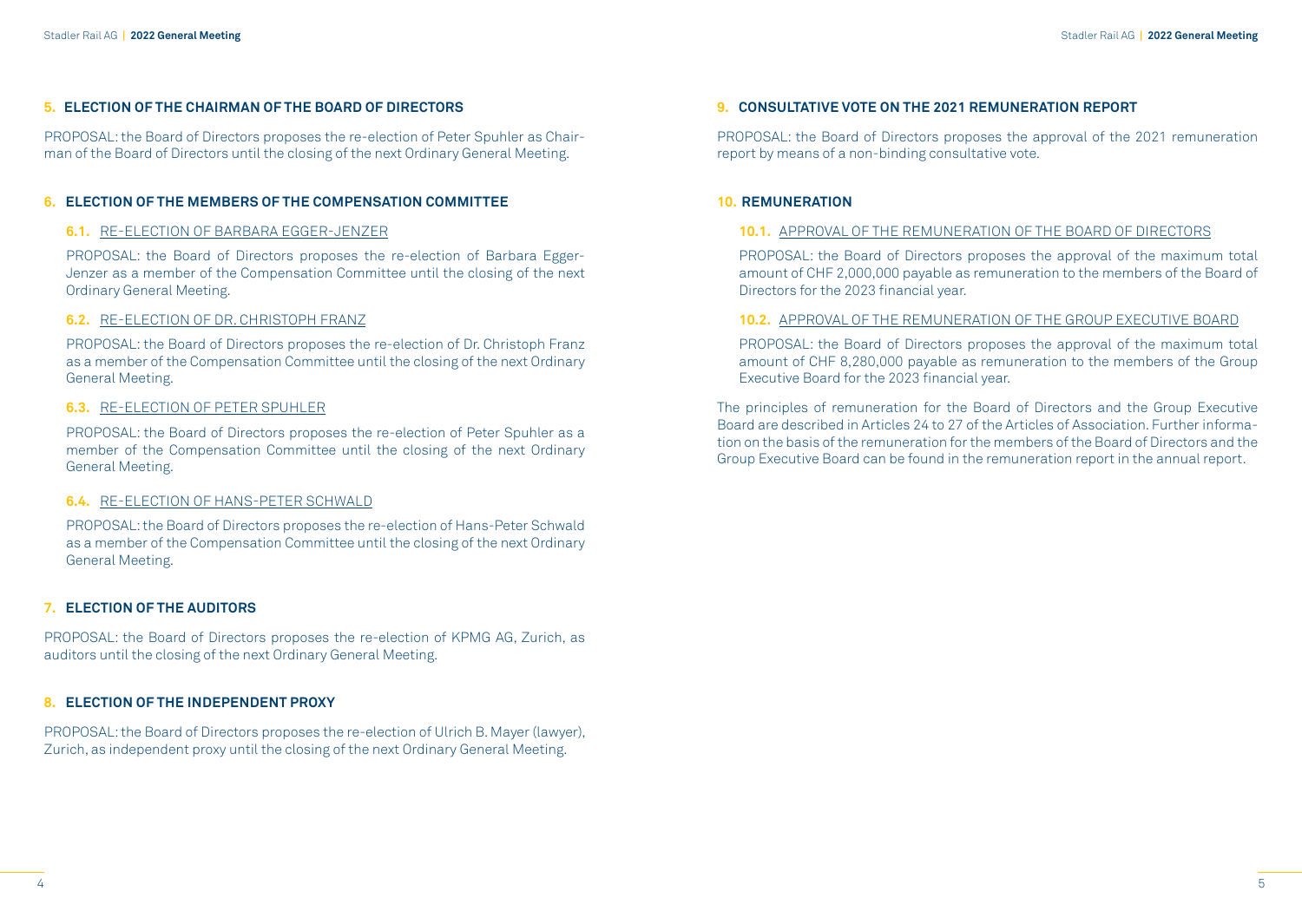# **ORGANISATIONAL INFORMATION**

#### **EXERCISE OF VOTING RIGHTS BY THE INDEPENDENT PROXY**

Based on Article 27 of the COVID-19 Ordinance 3, the Board of Directors has decided to hold the 2022 Ordinary General Meeting without the physical presence of shareholders. Shareholders may therefore exercise their rights exclusively through the independent proxy, Ulrich B. Mayer (lawyer), Johannes-Gasse 6, 8005 Zurich. The shareholders of Stadler Rail AG who are entered in the share register with voting rights by the close of trading on Wednesday, 27 April 2022, are entitled to vote. No entries will be made in the share register from Thursday, 28 April 2022, up to and including Thursday, 5 May 2022.

The following applies to the exercise of voting rights by the independent proxy:

- **»** As an alternative to issuing instructions using the written proxy form (reply form), you can also issue your instructions electronically via the netvote portal (https:// stadlerrail.netvote.ch). The netvote portal will be open until 11:59 a.m. CEST on Wednesday, 4 May 2022. You can find your personal login data on the reply form.
- **»** By signing in blank or by not ticking any general or individual instruction boxes on the proxy form or the electronic instruction form, you are instructing the independent proxy to exercise your votes in accordance with the proposals of the Board of Directors. The same applies to unannounced proposals on items for discussion and to new items for discussion.
- Please send the reply form with your instructions so that it will arrive by Monday, 2 May 2022, to Stadler Rail AG, c/o areg.ch ag, Fabrikstrasse 10, 4614 Hägendorf. Returning the reply form promptly will facilitate the preparation of the share register for the General Meeting.

#### **ANNUAL REPORT**

You can find the 2021 annual report on the Internet at www.stadlerrail.com in the «Investor Relations» section. For sustainability purposes, Stadler deliberately refrains from physically printing the annual report. A printed copy of the annual report and the auditors' report are available for inspection by the shareholders at the registered office of the company (Stadler Rail AG, Ernst-Stadler-Strasse 1, 9565 Bussnang). On request, these documents will also be sent electronically to all shareholders entered in the Stadler Rail AG share register on 28 April 2022.

Scan the QR code on the right to open the 2021 annual report directly.



Bussnang, 28 March 2022

#### **ATTACHMENTS**

- **»** Reply form
- **»** Reply envelope